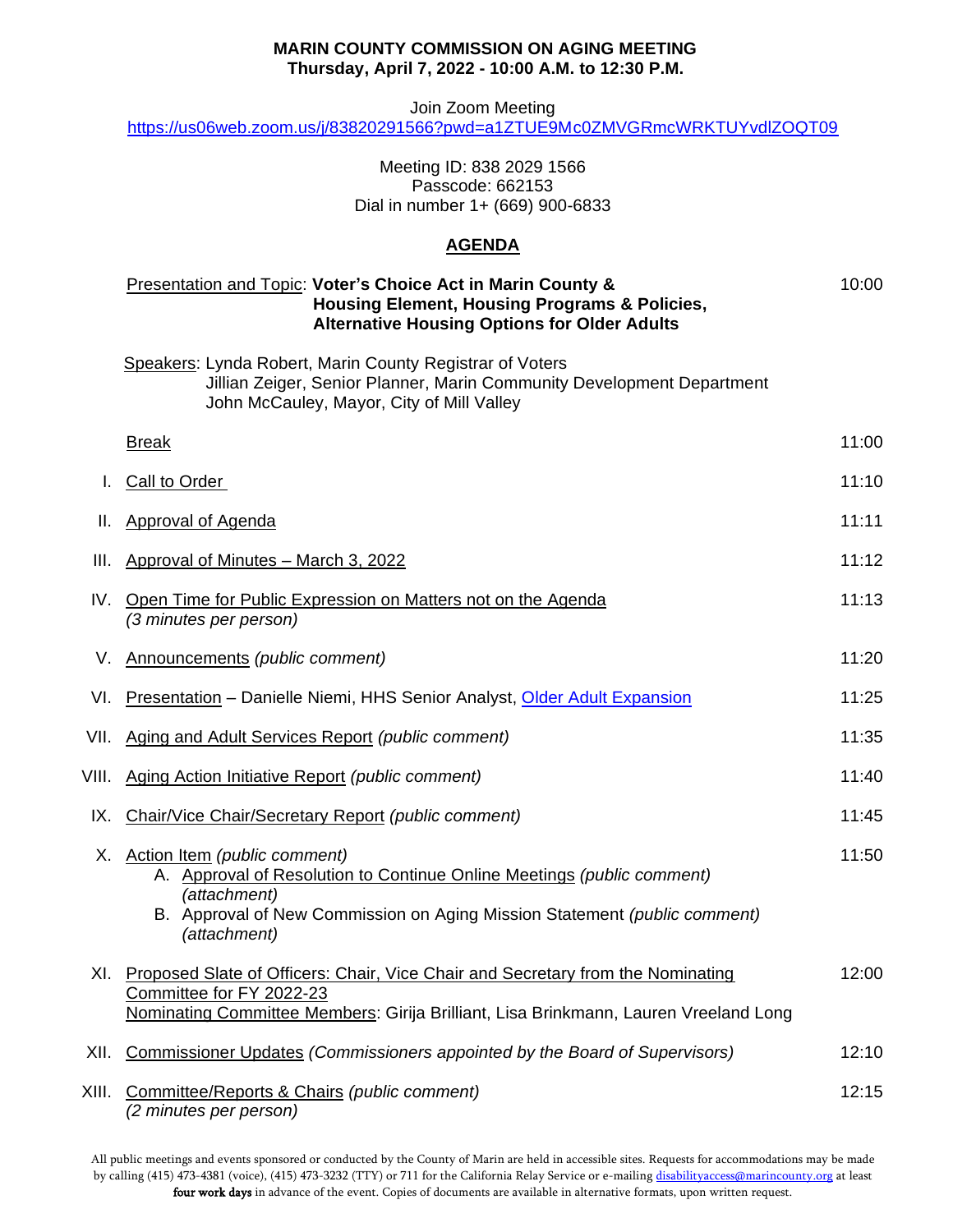- A. California Senior Legislature (CSL): Allan Bortel / Lisa Brinkmann
- B. Equity, Outreach and Advocacy: Wendy Nuessle
- C. Executive Committee / TACC Update: Diana López
- D. Health/Nutrition: Jasmina Etemovic
- E. Housing/Transportation: Sylvia Barry
- F. Legislative: Lisa Brinkmann
- G. Planning: Girija Brilliant

| XIV. Age-Friendly Update (public comment) | 12:20 |
|-------------------------------------------|-------|
| XV. New Business                          | 12:25 |

Adjournment

## **Next meeting date: Thursday, May 5, 2022**

## **ZOOM FAQs**

## **Where do I download the latest version of Zoom?**

You can download the latest version of Zoom from here: [Download Center.](https://support.zoom.us/hc/en-us/articles/zoom.us/download) [Learn more about downloading](https://support.zoom.us/hc/en-us/articles/201362233) 

[Zoom.](https://support.zoom.us/hc/en-us/articles/201362233)

### **How do I use Zoom on my PC or Mac?**

After downloading Zoom, learn how to use the [Zoom Desktop Client.](https://support.zoom.us/hc/en-us/articles/201362033-Getting-Started-on-PC-and-Mac)

### **Do you need an account to use Zoom?**

A Zoom account is not required if you are strictly joining Zoom Meetings as a participant. If someone invites you to their meeting, you can join as a participant without creating an account.

# **How do I sign up for Zoom?**

You can sign up for a free Zoom account at **zoom.us/signup**.

# **How do I join a Zoom meeting?**

You can join a meeting by clicking the meeting link or going to join.zoom.us and entering in the meeting ID.

[Learn more about joining a meeting.](https://support.zoom.us/hc/en-us/articles/201362193) 

### **How do I join computer/device audio?**

On most devices, you can join computer/device audio by clicking Join Audio, Join with Computer Audio, or Audio to access the audio settings. [Learn more about connecting](https://support.zoom.us/hc/en-us/articles/201362283-How-Do-I-Join-or-Test-My-Computer-Audio-) your audio.

### **Can I Use Bluetooth Headset?**

Yes, as long as the Bluetooth device is compatible with the computer or mobile device that you are using.